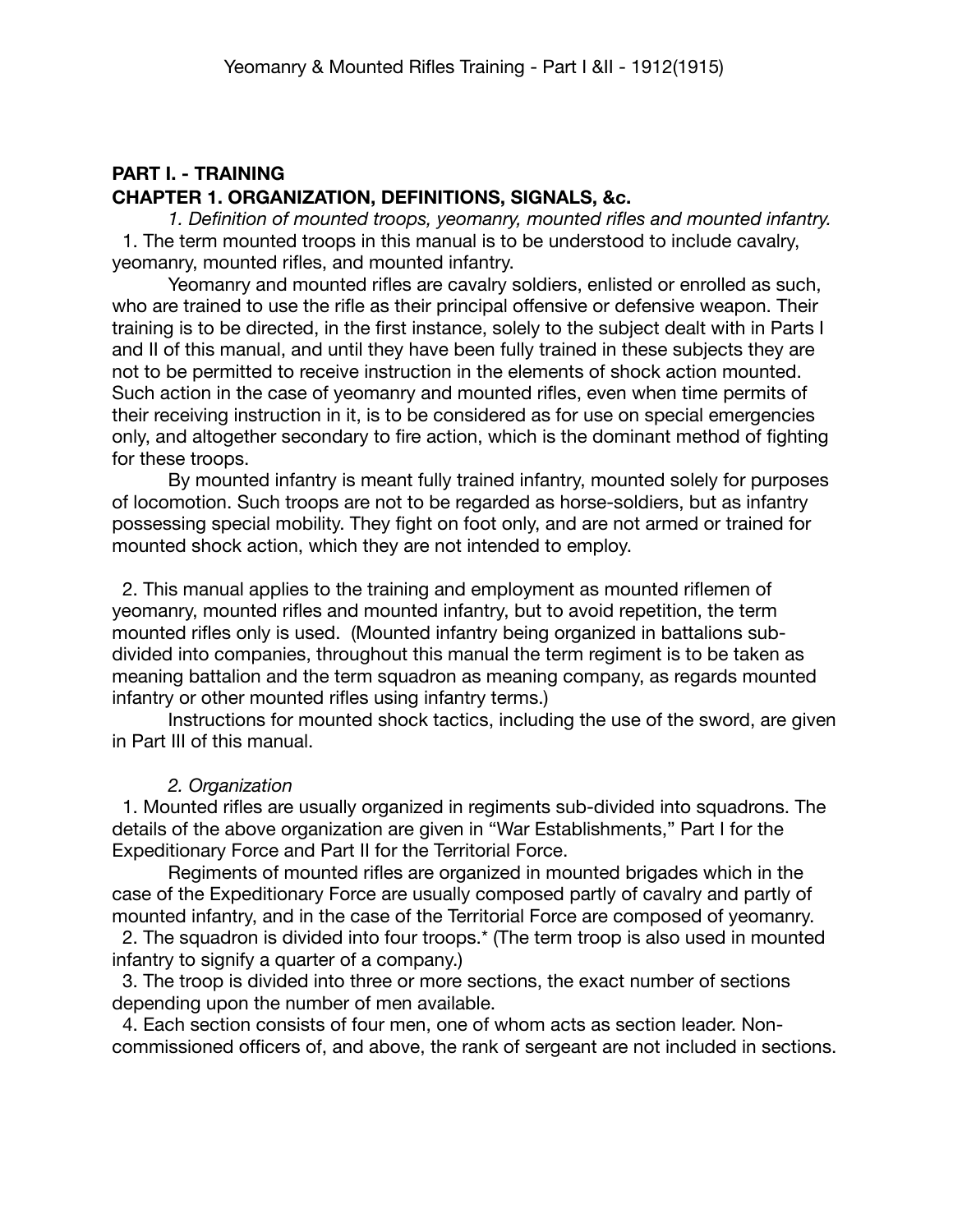5. As far as possible sections and troops should be composed of men coming from the same locality, or of men who have some other association in common.

Men and horses should seldom be transferred from their original troops or sections and should, when possible, maintain their relative positions in the ranks.

## *3. Other definitions.*

**Alignment.** - Any straight line on which a body of troops is formed or is to form. **Centre Guide.** - The man in the centre of each troop detailed to follow the troop leader when the troop is in line.

**Covering.** - The act of a body placing itself correctly in rear of another.

**Deployment.** - The formation of line from column.

**Depth.** - The space occupied by a body of troops from front to rear.

**Directing Body.** - The body on which the direction, pace, and alignment or relative positions of the several parts of a formation depend.

**Distance.** - The space between men or bodies of troops from front to rear.

**Dressing.** - The act of taking up an alignment correctly.

**File.** - One man.

## **Flank:**

**i. Inner Flank.** - The flank which serves as a pivot when a body is changing direction.

**ii. Outer Flank.** - The flank opposite the inner flank.

**Frontage.** - The extent of ground covered laterally by troops.

**Horse-length.** - A term of measurement (8 feet).

**Incline.** - The movement by which ground is gained to the front and flank simultaneously.

**Interval.** - The lateral space between men or units, measured from flank to flank.

**Deploying Interval. -** The interval between columns necessary to enable them to form line to the front.

**Markers.** - Men employed in certain cases to mark points on which to march or form. **Order:**

**i. - Extended Order.** - A line of men extended at intervals of 4 yards from each other, or at such other intervals as may be directed.

**ii. - Close Order.** - The ordinary interval between files in line or column.

**Pace.** - A measurement of distance on foot (30 inches).

**Patrol.** - A few men under a leader detached to reconnoitre. Speaking generally, the term patrol implies a force less than a troop.

**Point.** - The man or men riding immediately in advance of a patrol, advanced party, or similar detachment.

**Ground Scouts.** - Men employed to ascertain whether the grounding the immediate vicinity is passable for mounted men.

**Section.** - One of the divisions of a troop. It consists of four men (See Sec. 1.)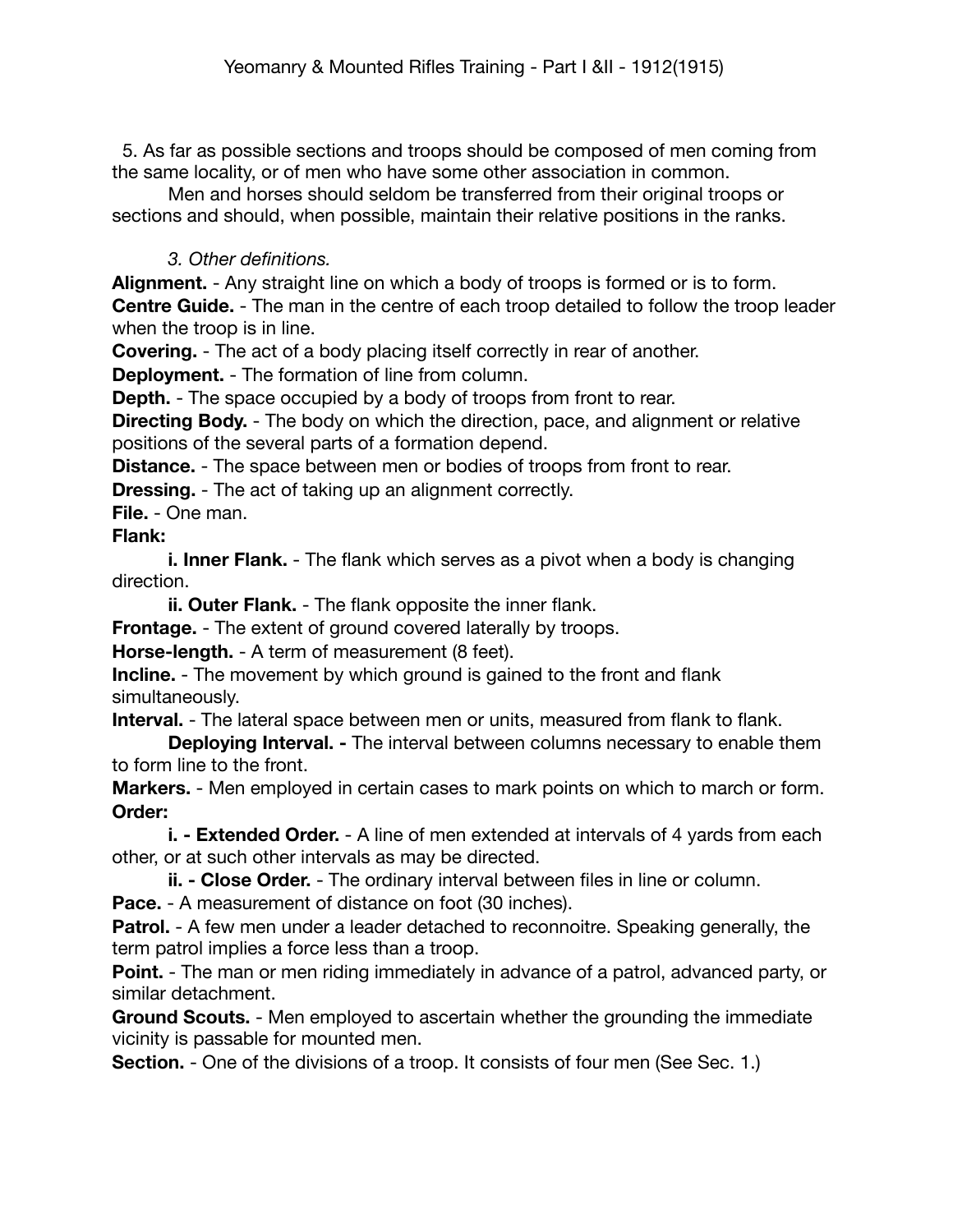**Half Section.** - Two men of a section, either the Nos. 1 or 2, or the Nos. 3 and 4. A section of artillery consists of two guns with their detachments and

ammunition wagons.

**Serrefiles.**- Such N.C. officers and men of a troop who are not part of a section, or are not troop leaders.

**Shouldering.** - See Sec. 75

**Squad**. - A small number of men formed for drill or for work.

**Wheel.** - See Sec. 75.

*4. Distances and intervals.*

 **1. Distances.** - Distances between mounted troops are measured from the tail of a horse to the head of the one behind it. Between dismounted troops they are measured from heel to heel.

| <b>Distance</b>                               | Mounted                | On foot                |
|-----------------------------------------------|------------------------|------------------------|
| Line - i. Troop leaders in<br>front of troops | 1 horse-length         | 3 paces.               |
| Line - ii. Serrefiles in rear<br>of troops    | 1/2 horse-length       | 3 paces.               |
| Close Column, between<br>troops or squadrons. | 1 horse-length         | 3 paces                |
| Open Column, between                          | Wheeling distance plus | Wheeling distance plus |
| units                                         | interval in line       | interval in line       |

 **2. Intervals** (the normal intervals may be reduced when sufficient space is not available.) Intervals between mounted troops are measured from knee to knee.

| Intervals                                                                               | Mounted                             | On foot                                                                                              |
|-----------------------------------------------------------------------------------------|-------------------------------------|------------------------------------------------------------------------------------------------------|
| Line. Between men<br>Line. Between squadrons<br>Line. Between regiments,<br>or brigades | 6 inches *<br>8 yards<br>16 yards   | Each man occupies a<br>lateral space of 30 inches.<br>There are no intervals.<br>8 yards<br>16 yards |
| Line of squadron<br>columns, between<br>squadrons                                       | Deploying intervals plus 8<br>yards | Deploying intervals plus 8<br>yards                                                                  |
| Mass, between squadrons                                                                 | 8 yards.                            | 8 paces.                                                                                             |
| Any line of columns<br>between regiments or<br>brigades                                 | Deploying interval plus 16<br>yards | Deploying intervals plus<br>16 yards                                                                 |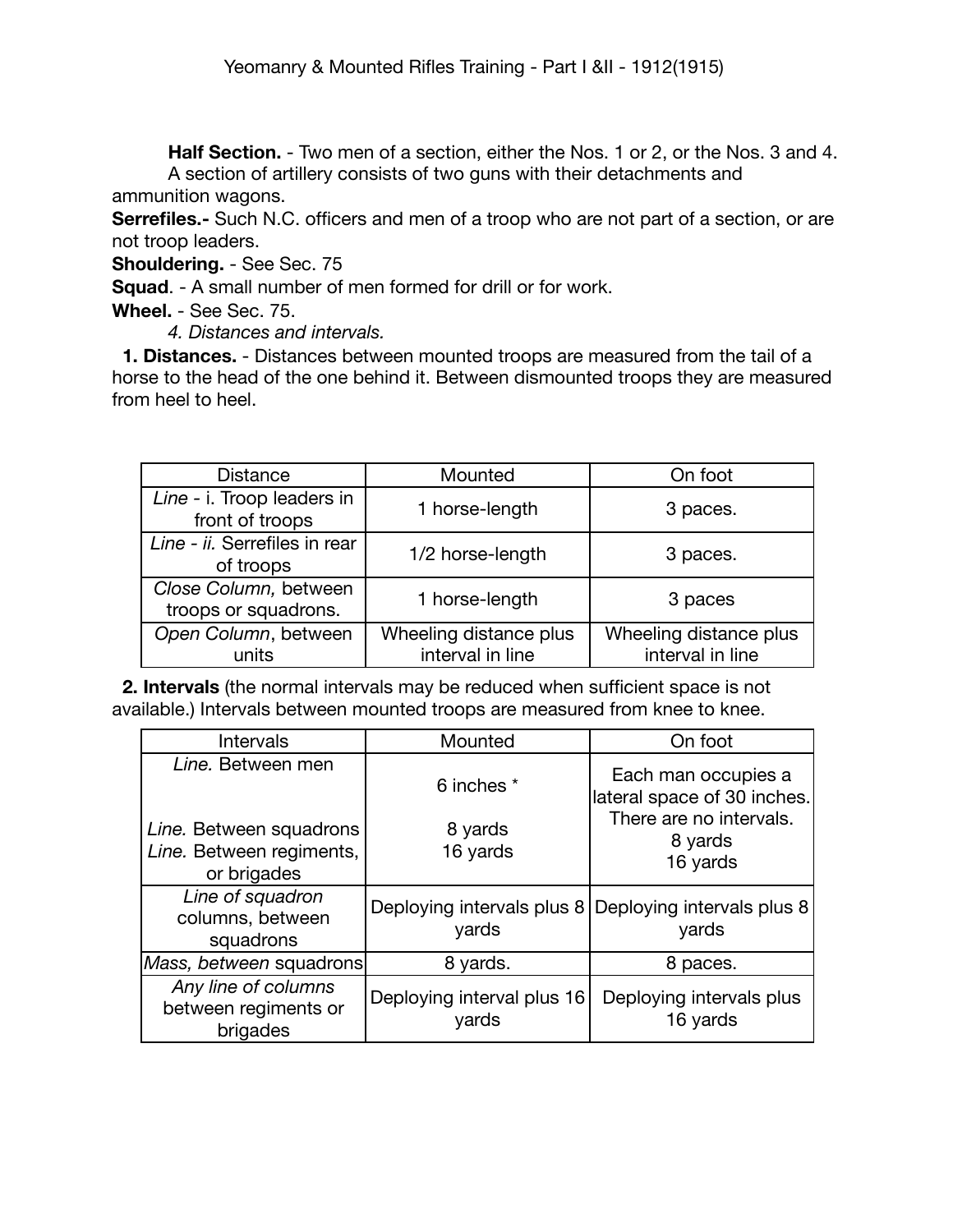\*Including intervals between files each horse in the ranks occupies approximately a frontage of 1 yard.

*5. Signals.* (no special signals devised to supplement or improve on the above are to be used.)

 1. The following signals will be used; it is important that they should be made distinctly (see also Sec. 77): -

| Signal                                                                                                                                                                               | To Indicate                                                                          |
|--------------------------------------------------------------------------------------------------------------------------------------------------------------------------------------|--------------------------------------------------------------------------------------|
| Arm swung from rear to front below the<br>shoulder, finishing with the hand<br>pointing to the front.                                                                                | "Advance" or "Forward"                                                               |
| Arm circled at its full extent above the<br>head, finishing up by pointing in the<br>direction in which the regiment is to be<br>made.                                               | "Retire."                                                                            |
| Open hand raised in line with the<br>shoulder, elbow bent and close to the<br>side                                                                                                   | "Walk" or "Quick time"                                                               |
| Clenched hand moved up and down<br>between thigh and shoulder, forearm<br>pointing in such a direction that the<br>movement can be seen by those for<br>whom the signal is intended. | "Trot" or "Double"                                                                   |
| Circular movement of hand below the<br>shoulder as in turning the handle of a<br>small grinding machine                                                                              | "Gallop"                                                                             |
| Arm raised at full extent above the<br>head                                                                                                                                          | "Halt"                                                                               |
| Body or horse turned in the required<br>direction and arm extended in a line<br>with the shoulder.                                                                                   | "Incline"                                                                            |
| Slow circular movement of the<br>extended arm in line with the shoulder<br>in the required direction.                                                                                | "Shoulders"                                                                          |
| Arm waved from above the head to a<br>position in line with the shoulder,<br>pointing in the required direction.                                                                     | Troops half right.<br>Troops right wheel.<br>Troops half left.<br>Troops left wheel. |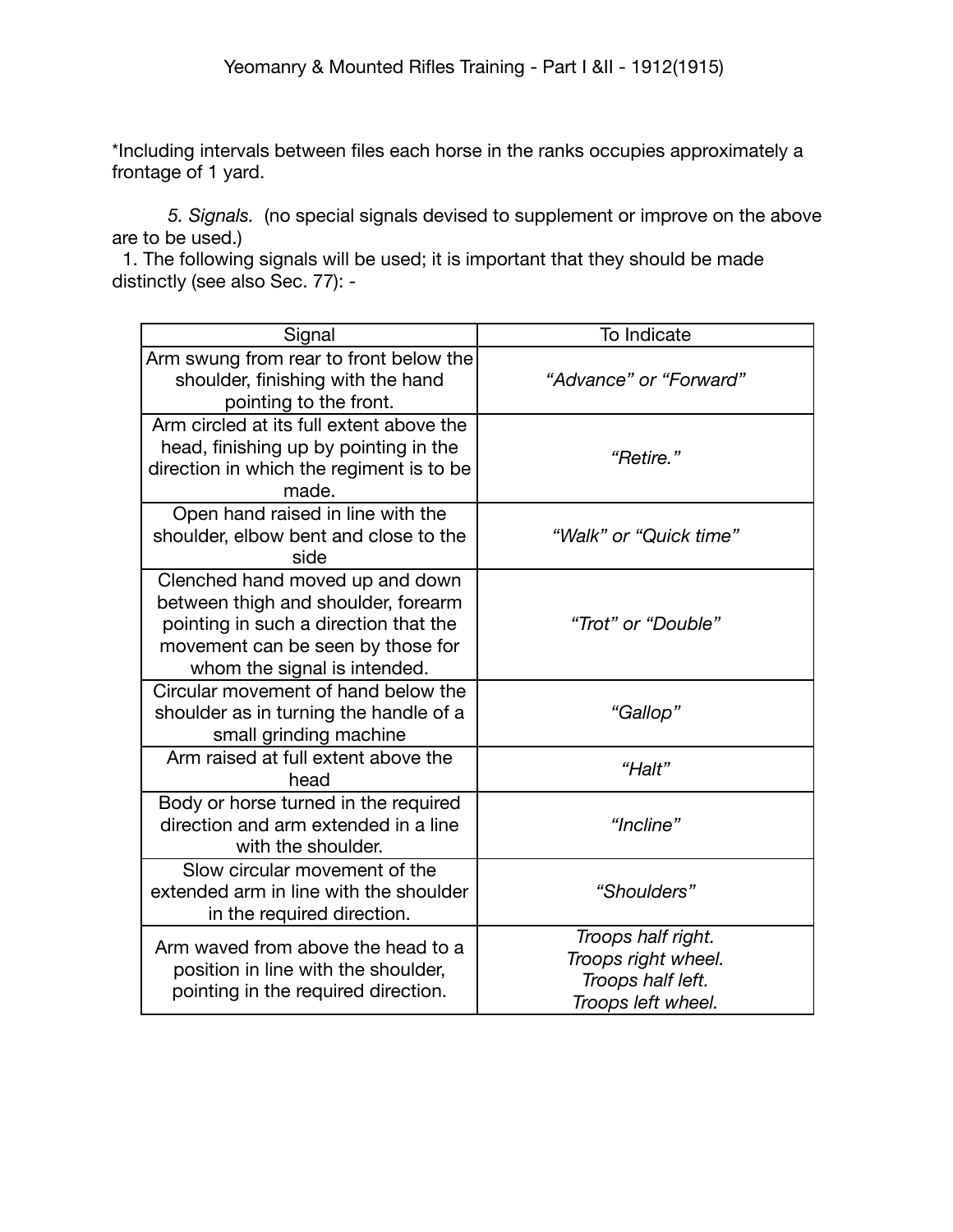| Arm waved horizontally from right to<br>left and back again as though cutting<br>with a sword, finishing with the delivery<br>of a point to the front                                                                                                                                                                                                                                                                                                                                                                                                                                         | 1. Form line of squadron columns (from<br>line, mass, column, or echelon of<br>squadron columns).<br>2. Form Line: from squadron column, or<br>from line of squadron columns. |
|-----------------------------------------------------------------------------------------------------------------------------------------------------------------------------------------------------------------------------------------------------------------------------------------------------------------------------------------------------------------------------------------------------------------------------------------------------------------------------------------------------------------------------------------------------------------------------------------------|-------------------------------------------------------------------------------------------------------------------------------------------------------------------------------|
| Arm held extended above the head as<br>for halt and hand at once moved<br>rapidly right and left.                                                                                                                                                                                                                                                                                                                                                                                                                                                                                             | "Rally" or "Mass" if at close order, or<br>"Close on the centre" if at extended<br>order, or dispersed.                                                                       |
| Two or three slight movements of open<br>hand towards the ground (palm<br>downwards).                                                                                                                                                                                                                                                                                                                                                                                                                                                                                                         | "Dismount" or " Lie down"                                                                                                                                                     |
| Two or three slight movements of the<br>open hand upwards (palm upper-most).                                                                                                                                                                                                                                                                                                                                                                                                                                                                                                                  | "Mount"                                                                                                                                                                       |
| Arm raised as for halt, and then pointed<br>to the ground                                                                                                                                                                                                                                                                                                                                                                                                                                                                                                                                     | "For action, dismount."                                                                                                                                                       |
| Arm raised at full extent above the<br>head and waved a few times slowly<br>from side to side, bringing the arm<br>down at each wave on a level with the<br>shoulder.<br><b>NOTE:</b> This signal denotes extension<br>from the centre of four yards between<br>files unless other wise ordered. If the<br>extension is to be made to the right,<br>finish the signal by pointing to the right.<br>If the extension is to be made to the<br>left, finish the signal by pointing to the<br>left. If a greater or less extension is<br>required the distance will be given by<br>word of mouth. | "Extend"                                                                                                                                                                      |
| The right (or left) hand, fist clenched,<br>brought to the shoulder, elbow down,<br>and then extended to the right (or left)<br>in line with the shoulder. Motions<br>repeated a few times.                                                                                                                                                                                                                                                                                                                                                                                                   | "Sections right (or left)" or when in<br>extended order "right (or left) take<br>ground."                                                                                     |
| Arm swung from rear to front above the<br>shoulder                                                                                                                                                                                                                                                                                                                                                                                                                                                                                                                                            | "Reinforce"                                                                                                                                                                   |
| Weapon held up above, and as if<br>guarding the head.                                                                                                                                                                                                                                                                                                                                                                                                                                                                                                                                         | "Enemy in sight in small numbers"                                                                                                                                             |
| As above, but weapon raided and<br>lowered frequently                                                                                                                                                                                                                                                                                                                                                                                                                                                                                                                                         | "Enemy insight in large numbers"                                                                                                                                              |